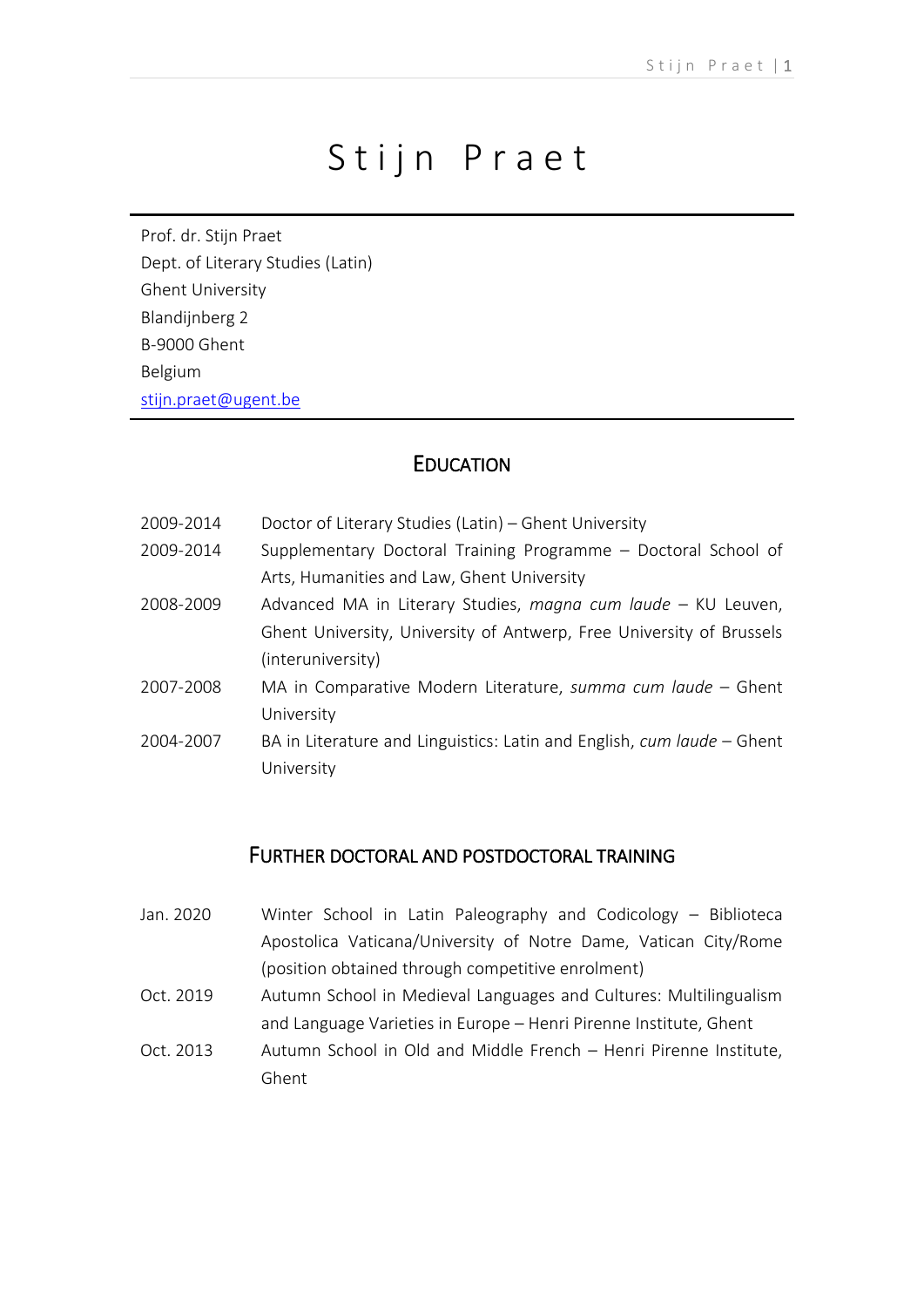# ACADEMIC RESEARCH AND TEACHING POSITIONS

| 2020-2021   | Visiting Professor of Latin – Dept. of Literary Studies (Latin), Ghent  |  |  |  |
|-------------|-------------------------------------------------------------------------|--|--|--|
|             | University                                                              |  |  |  |
| 2018-2020   | Doctor-Assistant of Literary Studies – Dept. of Literary Studies        |  |  |  |
|             | (Latin/Literary Theory), Ghent University                               |  |  |  |
| Autumn term | Visiting Scholar - Standing Committee on Medieval Studies, Harvard      |  |  |  |
| 2017        | University                                                              |  |  |  |
| 2016-2018   | Postdoctoral Researcher and Lecturer – Dept. of Romance Studies and     |  |  |  |
|             | Classics, Stockholm University                                          |  |  |  |
| 2009-2015   | Doctoral Researcher - Dept. of Literary Studies, Ghent University       |  |  |  |
| Spring term | Intern Research Assistant – Dept. of Literary Studies, Ghent University |  |  |  |
| 2008        | Project: Reading Classical Mythology through Hans Blumenberg and        |  |  |  |
|             | Jacques Lacan, by dr. Nadia Sels                                        |  |  |  |

# RESEARCH PROFILE

Research interests: The Latin tradition, medieval and (early) modern reception of the classical, historical literatures in contact, homoerotic poetry, fairy tales, fictionality, the marvellous, narrative framing, intertextuality and rewriting, literary self-consciousness, translation theory and practice

#### Main research projects:

| Future       | Ganymedes Redivivus: Homoerotic Latin Poetics of the Roman               |  |  |  |  |
|--------------|--------------------------------------------------------------------------|--|--|--|--|
|              | Renaissance                                                              |  |  |  |  |
| 2019-present | Homoeotic Latin Poetry of the Middle Ages - Ghent University             |  |  |  |  |
| 2015-2018    | Telling Tales, Framing Fiction: Multi-Narrative Organisation in High     |  |  |  |  |
|              | Medieval Latin Tale Compilations - University of Stockholm, Harvard      |  |  |  |  |
|              | University, Ghent University                                             |  |  |  |  |
| 2009-2014    | Fairy Tales and the Latin Tradition: A Literary-Contextualising Approach |  |  |  |  |
|              | - Ghent University                                                       |  |  |  |  |

#### Short research stays:

2010-2015 Academia Belgica, Rome, annual one-month stays. Partaking in specialist seminars in medieval Latin literature by the Fédération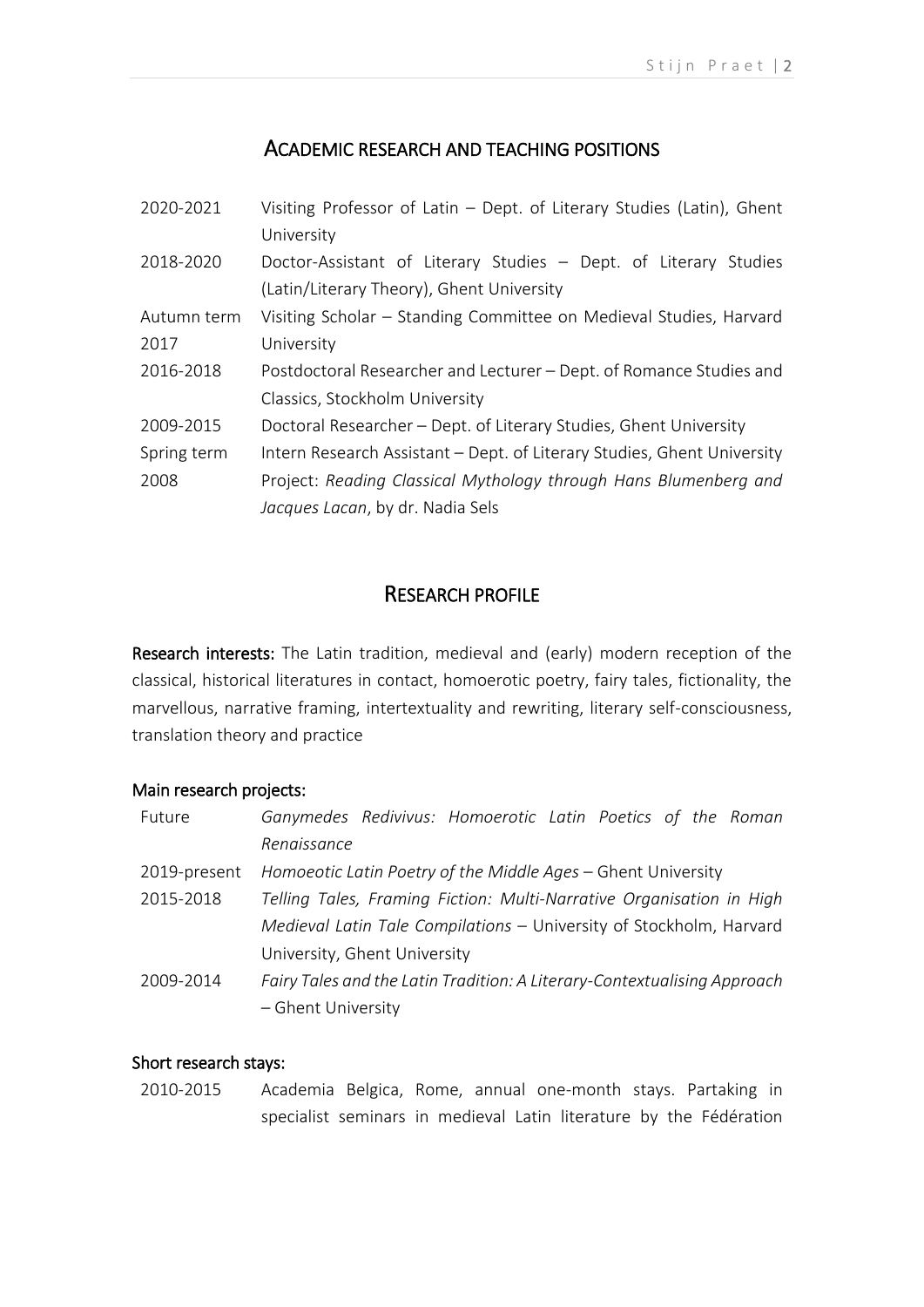Internationale des Instituts d'Études Médiévales (FIDEM); research time in specialised library collections; academic writing

- Dec. 2014 Collegio dei Fiamminghi, Bologna,. Research time in specialised library collections
- Apr. 2013 University of Lausanne, Lausanne. Guest lectures and doctoral seminars with prof. Ute Heidmann and dr. Maria Loreto Nuñez, Dept. of Comparative Literature

# COMPETITIVE FELLOWSHIPS AND GRANTS

## Fellowships:

- Visiting Scholarship, autumn term 2017 The Standing Committee on Medieval Studies, Harvard University
- (Offered an Andrew Mellon Postdoctoral Fellowship for a one-year stay at the Pontifical Institute for Medieval Studies in Toronto, but forced to decline due to scheduling conflicts with Harvard research stay, 2017)
- Postdoctoral Fellowship, 2016-2018 Stockholm University
- (Offered an Honorary Fellowship by the Belgian American Educational Foundation for a one-year research stay at Harvard University's Department of the Classics, but forced to decline due to a lack of additional external funding, 2015)
- Doctoral Fellowship, 2011-2015 Research Foundation Flanders (FWO)
- Doctoral Fellowship, 2009-2011 Special Research Fund Ghent University (BOF)

#### Grants:

- (with Tim Noens, later aided by Klazina Staat and Jeroen De Gussem). As RELICS research co-ordinator: grant for the founding of the international research network (WOG) *Literatures Without Borders. A Historical-Comparative Study of Premodern Literary Transnationalism (Latin, Greek, Arabic and Hebrew)*, 2021- 2026 – Research Foundation Flanders (FWO). € 62.500
- Grant for participation in the international educational programme *Winter School in Latin Codicology and Paleography*, 2020 – Research Foundation Flanders (FWO)
- Grant for international research in classical languages (at Harvard University), 2017 – Harald och Tonny Hagendahls minnesfond
- Grant for international research in literary studies (at Harvard University), 2017 Faculty of the Humanities, Stockholm University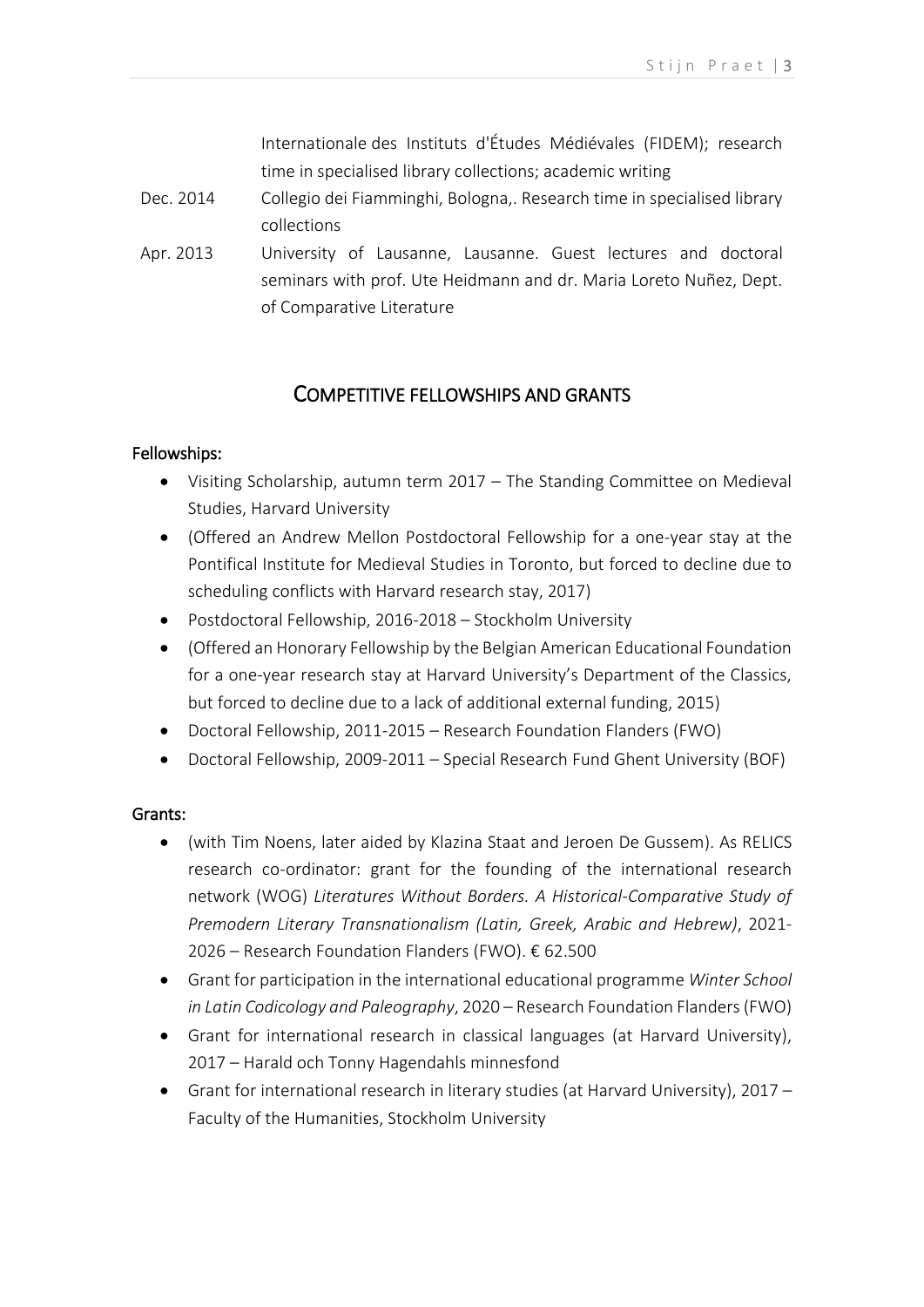- Grant for international research collaborations in literary studies (at University of Szeged), 2017 – Faculty of the Humanities, Stockholm University
- Grant for the organisation of an international conference (in Ghent), 2012 Service Provision Council, University of Antwerp

# LIST OF PUBLICATIONS

#### Peer-reviewed scientific articles and book chapters:

- 1. (with Jack McMartin). "The Gay Stud's Guide to Ancient Rome: Translating Latin Epigrams with James S. Holmes" (in preparation)
- 2. "Asinarius, or The Donkey Tale. An Annotated English Verse Translation". *Marvels & Tales* 34.2 (2021): 279-293.
- 3. (with Berenice Verhelst). "Teaching Translation Theory and Practice". *Journal of Classics Teaching* 21.42 (2020): 31-35.
- 4. "Introduction: An Underdog in the Vanguard". *The Fairy Tale Vanguard: Literary Self-Consciousness in a Marvelous Genre*. Eds. Stijn Praet and Anna Kérchy. Newcastle upon Tyne: Cambridge Scholars Publishing, 2019. 1-16.
- 5. "'Se lieie la favola': Apuleian Play in Basile's *Lo cunto de li cunti*". *International Journal of the Classical Tradition* 25.4 (2018): 315–332.
- 6. "A Monk's Tale: Framing the Fictional in John of Alta Silva's *Dolopathos*". *Narratologie und mittelalterliches Erzählen: Autor, Erzähler, Perspektive, Zeit und Raum*. Eds. Eva von Contzen and Florian Kragl. *Das Mittelalter. Perspektiven mediävistischer Forschung. Beihefte*. Vol. 7. Berlin: De Gruyter, 2018. 81-100.
- 7. "Een onwaarschijnlijk verhaal: de Latijnse 'sprookjes' van een middeleeuwse Cisterciënzer". *Volkskunde* 118.3 (2017): 235-254.
- 8. "The Trojan Ass: *Asinarius* as Mock Epic". *Viator* 44.3 (2013): 157-173.
- 9. "Pagina nulla docet? Het 'sprookje' van de ezelprins als literaire palimpsest". *Van kikvors tot droomprins: de wording van het sprookje*. Ed. Theo Meder. Hilversum: Uitgeverij Verloren, 2013. 11-38.
- 10. "Reader Beware: Apuleius, Metafiction and the Literary Fairy Tale". *Anti-Tales: The Uses of Disenchantment*. Eds. Catriona McAra and David Calvin Newcastle upon Tyne: Cambridge Scholars, 2011. 37-50
- 11. "Latijnse sprookjes in tijden van crisis: een functionalistische benadering van een literair fenomeen". *Koninklijke Zuid-Nederlandse Maatschappij van Taal- en letterkunde en geschiedenis: Handelingen 64* (2010): 129-148.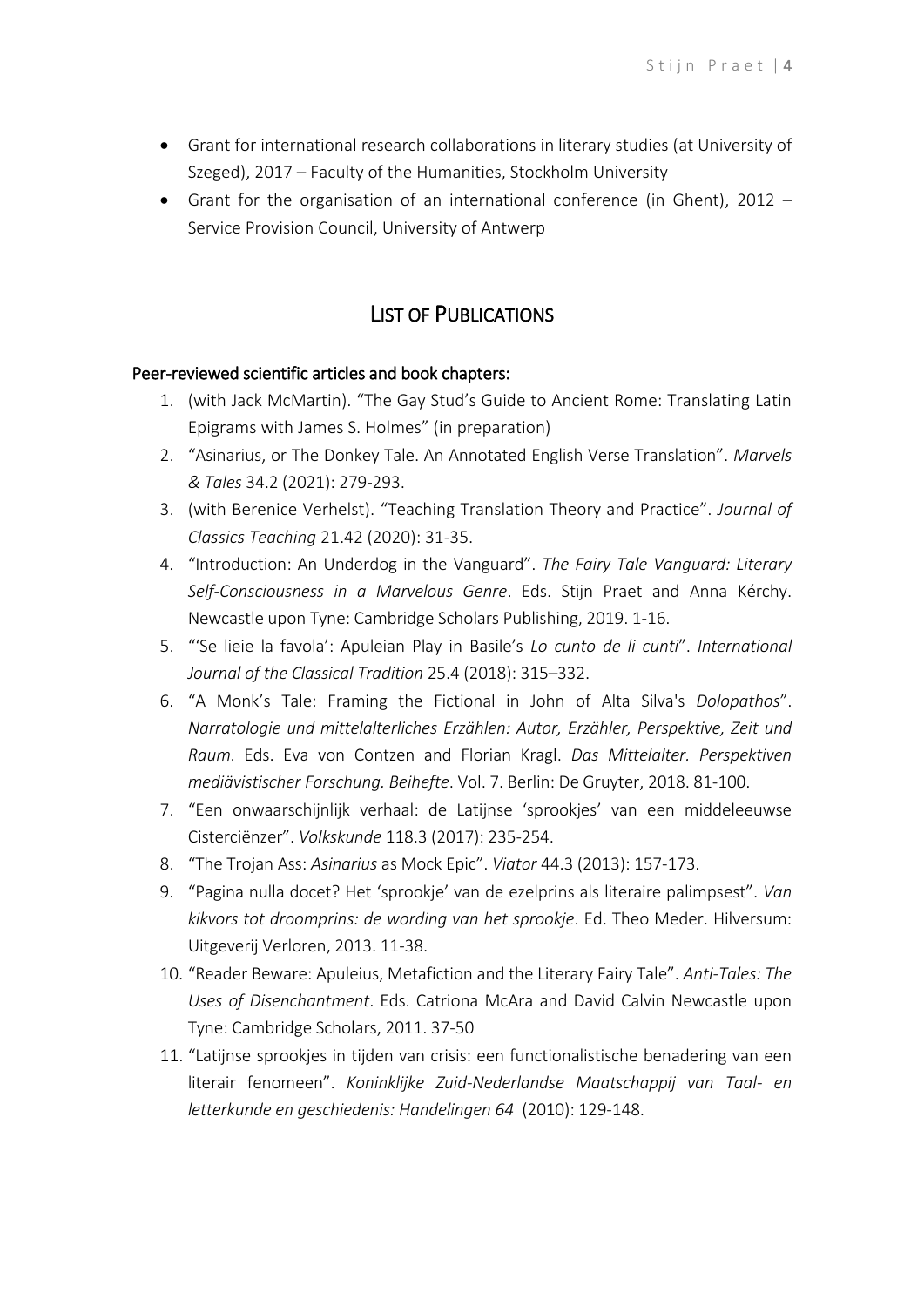- 12. "Wie is er bang van de Boze Wolf? Het sprookje op de sofa". *Psychoanalytische perspectieven* 25.3-4 (2007 [2009]): 399-421.
- 13. "Unhinging the Familiar: The Uncanny in Henry James' "The Turn of the Screw"". *Psychoanalytische perspectieven* 25.2 (2007 [2008]): 213-222.

#### Scientific books:

- 1. *Fairy Tales and the Latin Tradition: The Case of the Donkey Prince*. Detroit: Wayne State University Press (accepted)
- 2. (with Anna Kérchy, eds.). *The Fairy Tale Vanguard: Literary Self-Consciousness in a Marvelous Genre*. Newcastle upon Tyne: Cambridge Scholars Publishing, 2019.

#### Popularising publications and literary translations:

- 1. (with Thomas Velle and Klazina Staat, eds.). *De verzwegen auteurs: op zoek naar de literatuur van Europa*. Antwerpen: Pelckmans (2021, forthcoming)
- 2. "De queer dichter-abt: Baudri van Bourgeuil". *De verzwegen auteurs: op zoek naar de literatuur van Europa*. Eds. Stijn Praet, Klazina Staat en Thomas Velle. Antwerpen: Pelckmans (2021, forthcoming)
- 3. *Lieve Ganymedes: homo-erotische gedichten uit de middeleeuwen*. Gent: Poëziecentrum, 2021.
- 4. "De vlucht van Ganymedes: een korte geschiedenis van de Latijnse homopoëzie". *Hermeneus* 92.4 (2020): 4-11.
- 5. "Sprookjes voor gevorderden: Giambattista Basile's *Lo cunti de li cunti*". *Dilemma* 2 (2019): 16-17.
- 6. (with Wim Verbaal). *In het spoor van Vergilius*. Leuven: Uitgeverij P, 2018.
- 7. "De lente van Arthur Rimbaud". *Hermeneus* 79.5 (2007): 217-224.

#### Book reviews:

- 1. Review of: *Vergilius. Bucolica*, by Piet Schrijvers. *Hermeneus* 91.2 (2019): 88.
- 2. "Een zwerver komt thuis telkens opnieuw: de klassieke mythe in de moderne jeugdliteratuur". Review of: *Hoe Skylla in een graafmachine veranderde: de receptie van de klassieke mythologie in de Nederlandstalige jeugdliteratuur van 1970 tot vandaag*, by Sylvie Geerts. *Literatuur zonder leeftijd* 31.103 (2017): 229-235.
- 3. Review of: *Meesterwerken met ezelsoren. Bewerkingen van literaire klassiekers voor kinderen 1850-1950*, by Sanne Parlevliet. *International Research in Children's Literature* 4.1 (2011): 126-128.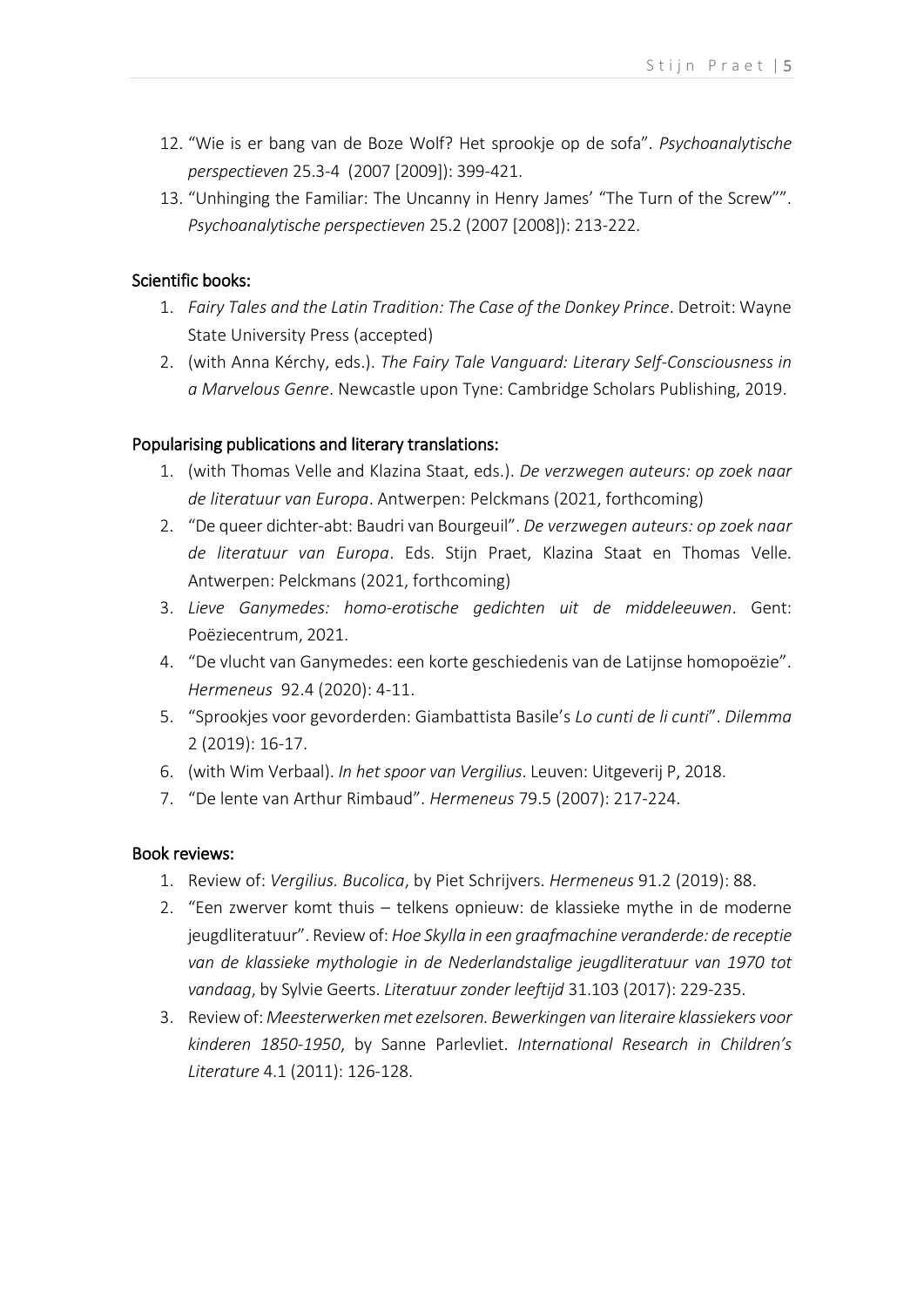#### Editorials:

- 1. (with Maxim Rigaux). "Editorial". *Journal of Latin Cosmopolitanism and European Literatures* 1.2 (2019): iv-v.
- 2. (with Klazina Staat). "Editorial". *Journal of Latin Cosmopolitanism and European Literatures* 1.1 (2019): iv-v.

#### Unpublished dissertations:

- *Fairy Tales and The Latin Tradition: A Literary-Contextualising Approach.* Doctoral diss. Ghent, Ghent University, 2014. Supervisor: Wim Verbaal. This dissertation situates a number of classical and medieval Latin texts within their multi-lingual literary contexts of origin, Latin as well as vernacular, and determines their role in the broader fairy-tale tradition as it developed in European literatures from Early Modernity onwards.
- *Snapping the Magic Wand: Jack Zipes and the Sociohistorical Study of Fairy Tales*. MA diss. Leuven: KULeuven (and interuniversity), 2009.
- *Gesprekken met het Beest: naar een nieuwe psychoanalyse van een Latijns sprookje*. MA diss. Ghent: Ghent University, 2008.
- *De fictie van het subject: een Lacaniaanse benadering van Petronius'* Satyrica. BA diss. Ghent: Ghent University, 2007.

# CONFERENCE PAPERS AND OTHER PUBLIC TALKS

#### Invited talks:

- "Het sprookje: geschiedenis van een literair genre". Evening courses in Literary Studies. Background Educations, Mechelen (25-06-2020)
- (with Thomas Velle). "Aan het eind van ons Latijn. Verleden en toekomst van een traditie". Lecture series. Nederlands Klassiek Verbond, Ghent (11-03-2020)
- "Sulla fiaba medioevale: dal monastero alla nursery" and "Sesso e potere in Cappuccetto Rosso". *New Insights in the History of Children's Literature*. University of Padova, Padova (14 and 16-12-2019)
- "Workshop 1: #MeToo Red Riding Hood: Renegotiating Power Through Adaptation" / "Workshop 2: Fairy Tales and Metafiction". Children's Literature Summer School 2018. University of Antwerp, Antwerp (01/04-07-2019)
- "Postmoderne sprookjes en metafictie, of literatuur over literatuur". Evening courses in Literary Studies. Background Educations, Mechelen (20-06-2019)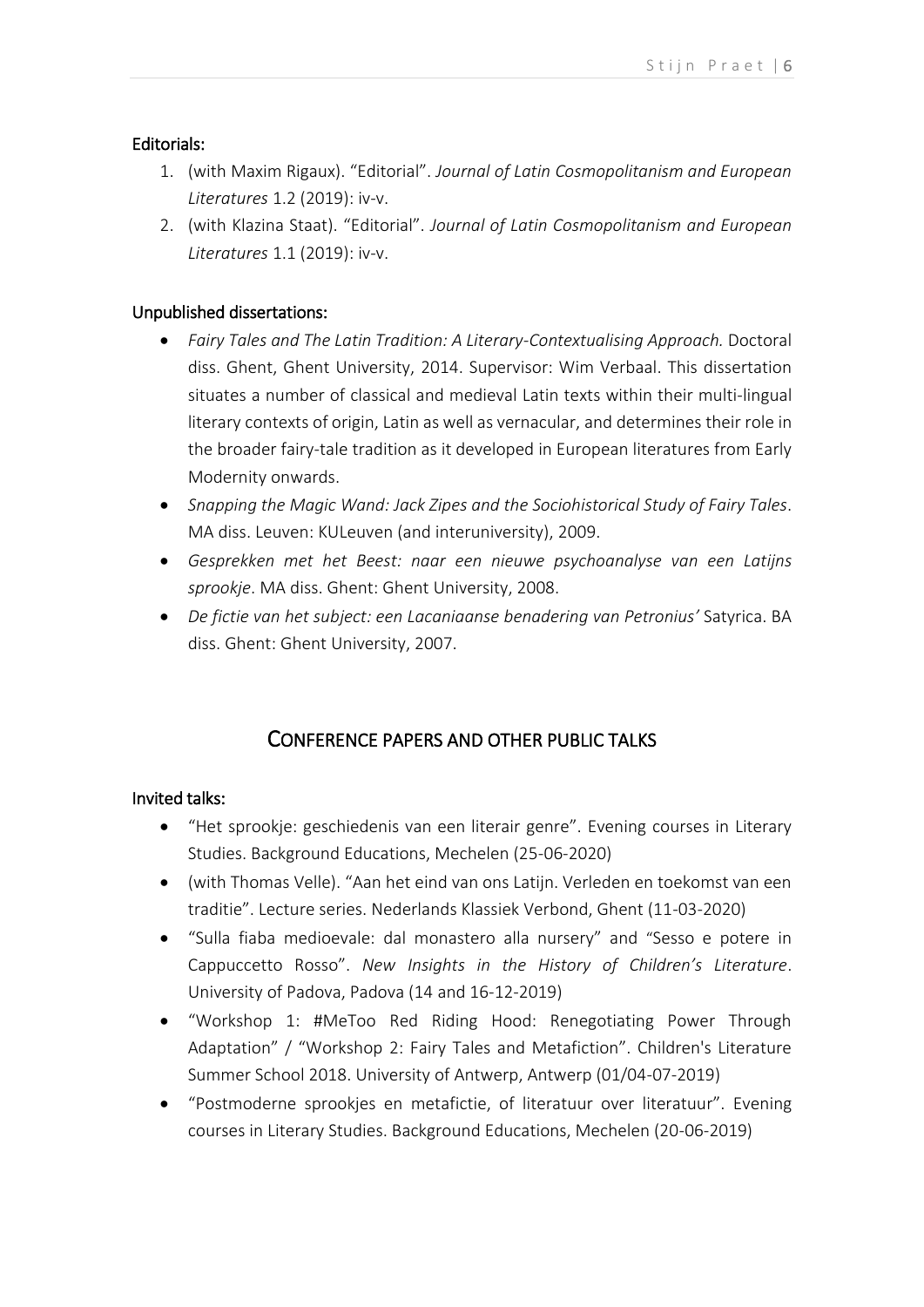- "Ovid in the Middle Ages". Guest lecture in *Reception History: The Classical Tradition*. Ghent University, Ghent (09-11-2018)
- (with Nadia Sels a.o.). "Debat: Ovidius door de eeuwen en de (on)zin van mythologie vandaag". *Ovidius 2000*. Nederlands Klassiek Verbond, Ledeberg (03- 11-2018)
- "Proverbial Beasts and their Medieval Literary Progeny". Medieval Studies Workshop. Harvard University, Cambridge, MA (06-11-2017)
- "On the Narrative Logic of a Medieval Fairy Tale". Medieval Studies Collations. Harvard University, Cambridge, MA (02-11-2017)
- "Fibs and Fictionality: The Twelfth-Century Rise of the Marvellous". Foreign lecturer series, Dept. of English, University of Szeged, Szeged (06-04-2017)
- "Tradition as Dialogue, or Reading Like a Medieval". Äldretextseminariet. Insitutionen för kultur och esthetik, Stockholm (02-02-2017)
- "Domesticating the Ass: A Case in Translation Studies". Latinseminariet. Dept. of Romance Studies and Classics, Stockholm University, Stockholm (17-5-2016)
- "Reading Medieval Latin with the Brothers Grimm". *Vårfest*. Klassiska Föreningen, Stockholm (22-04-2016)
- "Apuleius Enchanted: Genericities of the Fairy Tale". *Journée d'étude du séminaire à la recherche en littérature antique: Poétique des genres*. University of Lille/Ghent University, Lille (12-12-2014)
- "Bellae fabellae: Sprookjes en de Latijnse traditie". Lecture series. Nederlands Klassiek Verbond, Ghent (07-05-2014)
- "Pagina nulla docet? A Palimpsestic Approach to the *Asinarius*". *Séminaire: Le dialogue européen des contes: Apulée, Cervantès, Basile, Perrault, Lhéritier, d'Aulnoy, Tieck, Grimm, Hoffmann*. University of Lausanne, Lausanne (24-04- 2013)
- "Transformaties van een ezel: Het sprookjesatelier van de gebroeders Grimm". *Kinderuniversiteit: Verhalen uit de wereld*. Ghent University, Ghent (26-11-2012)
- "Pagina nulla docet? Het Latijnse 'sprookje' van de ezelprins als literaire palimpsest". *Symposium: Van kikvors tot droomprins: de wording van het sprookje*. DOC Volksverhaal – Meertens Instituut, Amsterdam (26-10-2012)
- "Narratologie voor dummy's". *Startdag van de Kinder- en Jeugdjury Vlaanderen.* Stichting Lezen, Antwerp (01-10-2011)
- (with Wim Verbaal). "On Swans and Poets: Transformational Narratives of the Late Twelfth Century". *Interfaces of Medieval Literatures*. Centre for Medieval Literature (Universities of York and Southern Denmark). Fondation des Treilles, Tourtour (28-03-2011 – 02-04-2011)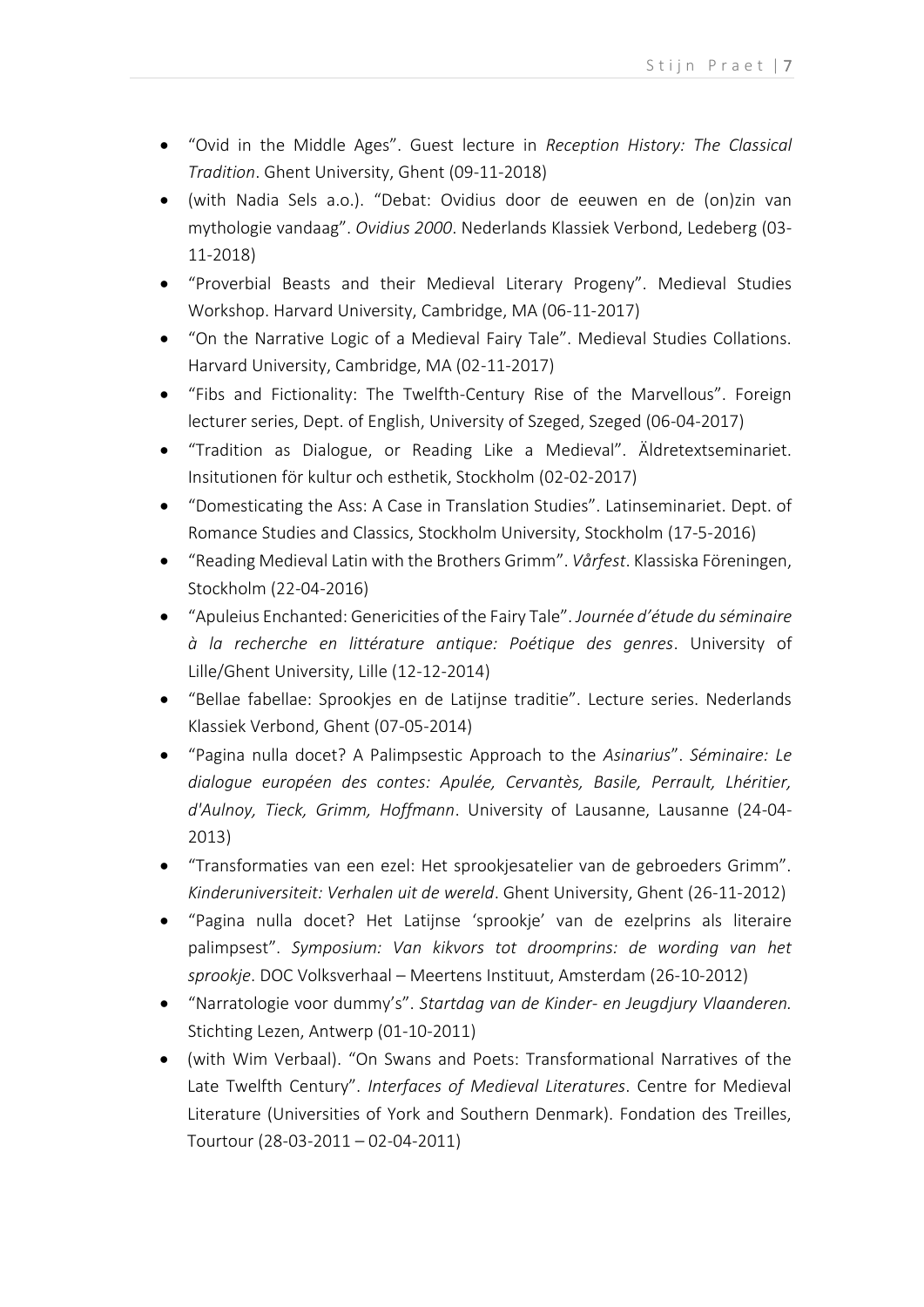- "The Latin 'Fairy Tale': Questions of Methodology". Medievalist seminar series. Henri Pirenne Institute, Ghent (26-04-2011)
- "Sprookjes in tijden van crisis: een functionalistische benadering van een literair fenomeen". *Najaarsvergadering*. Koninklijke Zuid-Nederlandse Maatschappij van Taal- en letterkunde en geschiedenis, Ghent (16-10-2010)
- "Het sprookje op de sofa". *Psychoanalysis and Mythology*. Ghent University and Idesça, Ghent (28-01-2009)

## Other talks:

- (with Klazina Staat). "Het verhaal van de Latijnse traditie: naar een diachrone benadering in het Latijnse onderwijs". Studiedag Didactica Classica Gandensia. Ghent University (21-05-2021)
- "Magistri historiarum: Collating Biblical History in Borgh. 62". *2020 Winterschool in Latin Paleography and Codicology*. Biblioteca Apostolica Vaticana/University of Notre Dame, Rome (17-01-2020)
- "Roodkapje". *Open Lecture Series: Great Characters*. Ghent University, Ghent (23- 04-2019)
- "Reader Beware: Apuleius, Metafiction and the Literary Fairy Tale". *Anti-Tales: The Uses of Disenchantment*. University of Glasgow, Glasgow (12-08-2010)

# COURSES TAUGHT AND OTHER PEDAGOGICAL EXPERIENCE

## Ghent University:

- *Reception History: The Classical Tradition*, 2021. 45 contact hours. Design and teaching of a BA-course. Following an introduction to theoretical approaches in reception studies, students are offered a broad survey of manners in which the textual and visual cultures of Classical Antiquity have been creatively received in Western history in literature, the visual arts, architecture, drama and film.
- *The Latin Tradition in Europe*, 2021. 45 contact hours. With Thomas Velle and Klazina Staat. Co-design and co-teaching of a BA course. Students acquire a broad cultural history of the Latin language and its written tradition in Europe after Classical Antiquity, from the 4th to the 18th century. Also includes extensive theoretical reflections based on selected readings of secondary literature.
- *Latin Poetics: Middle Ages*, 2021. 45 contact hours. With Jeroen De Gussem. Design and co-teaching of an MA course. Survey and *capita selecta* of medieval Latin prose and poetry from the 6th to 15th century within broader historical,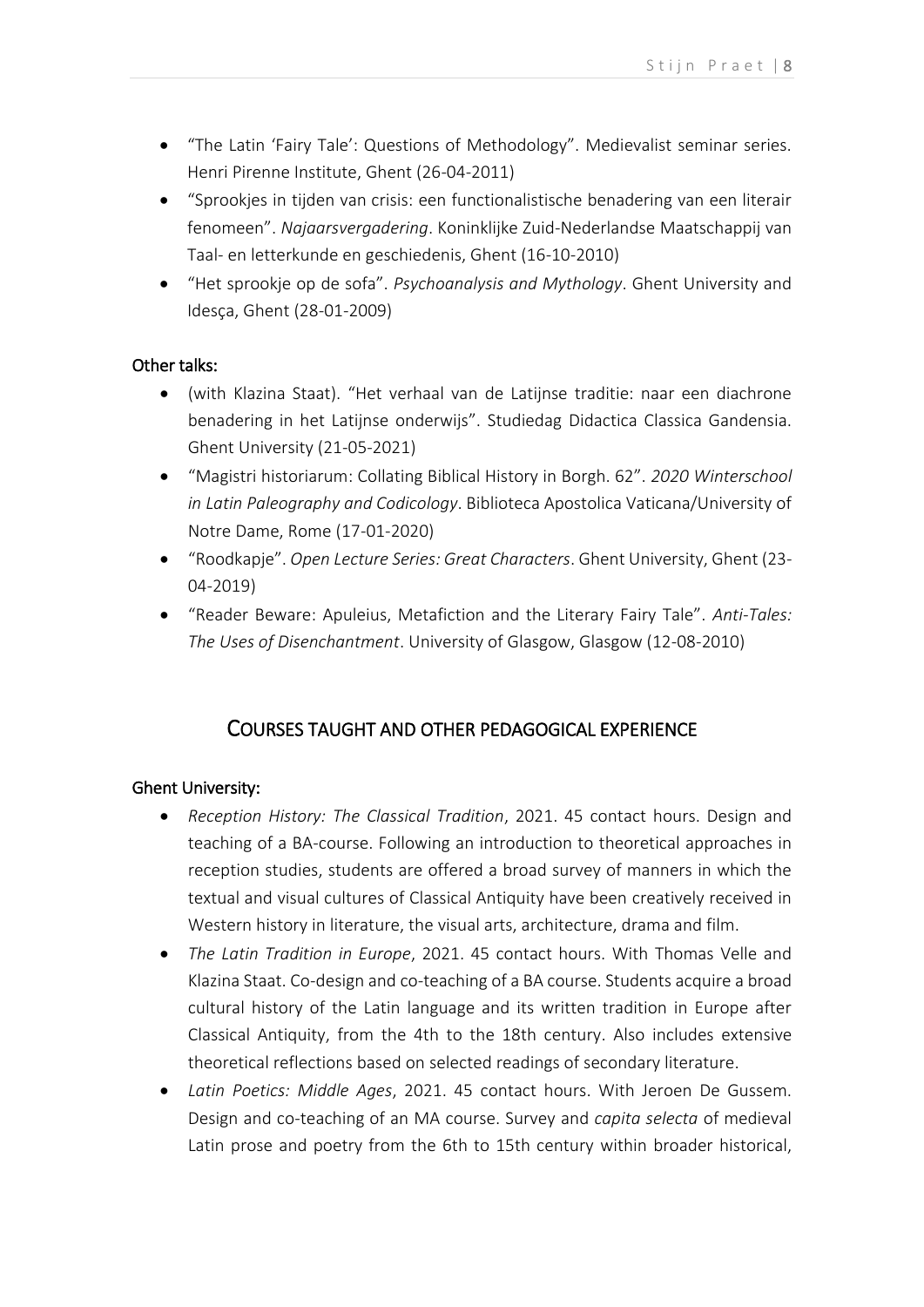cultural and literary contexts. Including an introduction to medieval Latin codicology and paleography.

- *Latin Language Acquisition II: Livy and Caesar*, 2021. 45 contact hours. With Frédéric Van Vosselen. Co-teaching of a BA course. Students acquire the 'positional reading method' which allows them to detect normative classical sentence and text structures and their stylistic variations. Meanwhile, they acquaint themselves with fundamental heuristic tools in the study of Latin texts.
- *Latin Literature III: Latin Homoerotic Poetry*, 2020. 45 contact hours. Design and teaching of a BA course. This course focusses on an extensive Latin corpus of homoerotic poetry from the 1st century BC to the 15th AD, which is studied from both cultural-sociological and literary perspectives and which is also contrasted with parallel traditions in Greek, Arabic and Hebrew.
- *Reading Latin Texts: Cicero*, 2020. 45 contact hours. With Frédéric Van Vosselen. Co-teaching of a BA course. Through extensive readings of complete works by Cicero, students acquire theoretical and practical insight into how classical Latin prose texts and genres (oration, treatise, letter) are constructed on a micro- and macroscopic level.
- *Translation Theory and Practice: Texts in Classical Languages*, 2019-2021. 45 contact hours. With Berenice Verhelst. Design and co-teaching of a BA course. This course has students reflect on the craft of translation as a linguistic and literary activity. While offering them the theoretical and conceptual tools to evaluate the quality of a given translation, it also hones their own skills and critical self-awareness as translators of Latin or Greek literature from Antiquity onwards. For an elaborate description, see<https://doi.org/10.1017/S2058631020000392> as well as<https://www.cliv.be/nl/onderwijs/vertaaltheoriepraktijkklassieken/>
- *Seminar in General Literary Studies: Introduction to Fairy-Tale Studies*, 2018-2020. 45 contact hours. Design and teaching of a BA course. Historical survey of the literary fairy-tale tradition in Europe, Antiquity to postmodernity, followed by an introduction to some of the main theoretical and methodological approaches in fairy-tale studies. Set up so as to guide students in the writing of their theses.
- *Latin Language Acquisition I & II*, 2009-2015. Occasional substitute teaching of a BA course. Focus on language acquisition and reading skills through syntactic and narrative text analysis.
- *French Literature III*, 2013. 6 contact hours. Design and teaching of a module in an MA course. Focus on theories and methodologies in contemporary folk- and fairytale research with case studies from early modern France.
- *Latin Poetics: Middle Ages*, 2011. 45 contact hours. With Wim Verbaal. Design and co-teaching of an MA course. On the emancipation of fictionality and the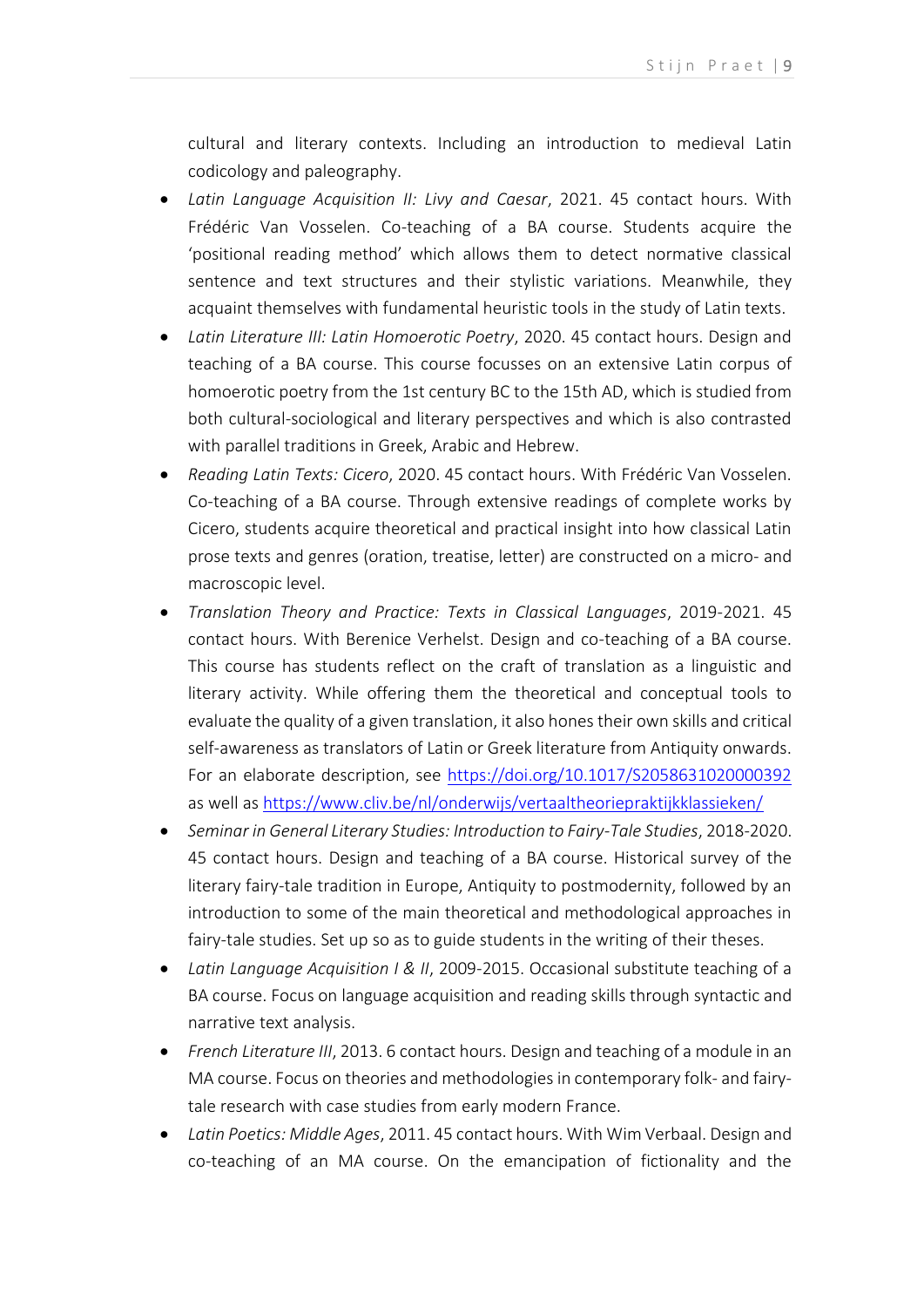marvellous in high medieval Latin literature, how this helped pave the way for later genres such as the fairy tale, and how nineteenth- and twentieth-century folklore studies have projected certain Romantic distortions on that literaryhistorical development. Including student workshops on multi-lingual literary dossiers.

#### University of Stockholm:

- *Advanced Latin - Postclassical Texts*, 2017. 18 contact hours. With Erika Kihlman. Design and co-teaching of an MA course. On the reception of Vergil and Ovid in medieval and early modern literatures, *capita selecta* (e.g. Proba, Baudri of Bourgueil, Chrétien de Troyes, *Narcisus et Dané*, *Lay of Sir Orfeo*, Shakespeare, John Milton,…).
- *Latin: Methods in Philology*, 2017. 6 contact hours. Design and teaching of a module in an MA course. On the historical and current relations between psychoanalysis and classical literature, also in light of broader shifts in twentiethcentury textual hermeneutics. Focus on the work of Freud and Lacan.
- *Latin III: Golden Age Prose*, 2017. 27 contact hours. Design and teaching of a BA course. Introduction to the features and variety of Latin Golden Age prose, honing in on the stylistic registers, rhetoric and narrative craftsmanship of Cicero and Caesar in their capacity as political storytellers.
- *Latin II: Medieval Prose and Poetry*, 2015-2016. 27 contact hours. Design and teaching of a BA course. Survey course on medieval Latin literature in its broad literary-historical contexts, Venantius Fortunatus to Dante, with frequent excursions into European vernacular literatures and visual culture, and special attention for the Latin tradition's engagement with its classical heritage.

#### Other pedagogical experience:

- Official mentor to PhD candidates at Ghent University, 2019-present
- Supervisor to MA student research interns at RELICS, 2018-present
- Supervisor to 30 BA and MA dissertations, primarily in the fields of Latin literature, medieval literatures, comparative literature, and fairy-tale studies. 2009-present. Full list available upon request
- Workshops for high school students on formulating research questions in the Humanities at Ghent University, 2018-present
- Individual feedback and guidance for high school students enrolled in Ghent University's *Online Introduction to Narratology*, 2018-present
- High school teacher: English and Dutch for gymnasium and vocational students, ages 14 to 18. Leonardo College Denderleeuw, Fall 2015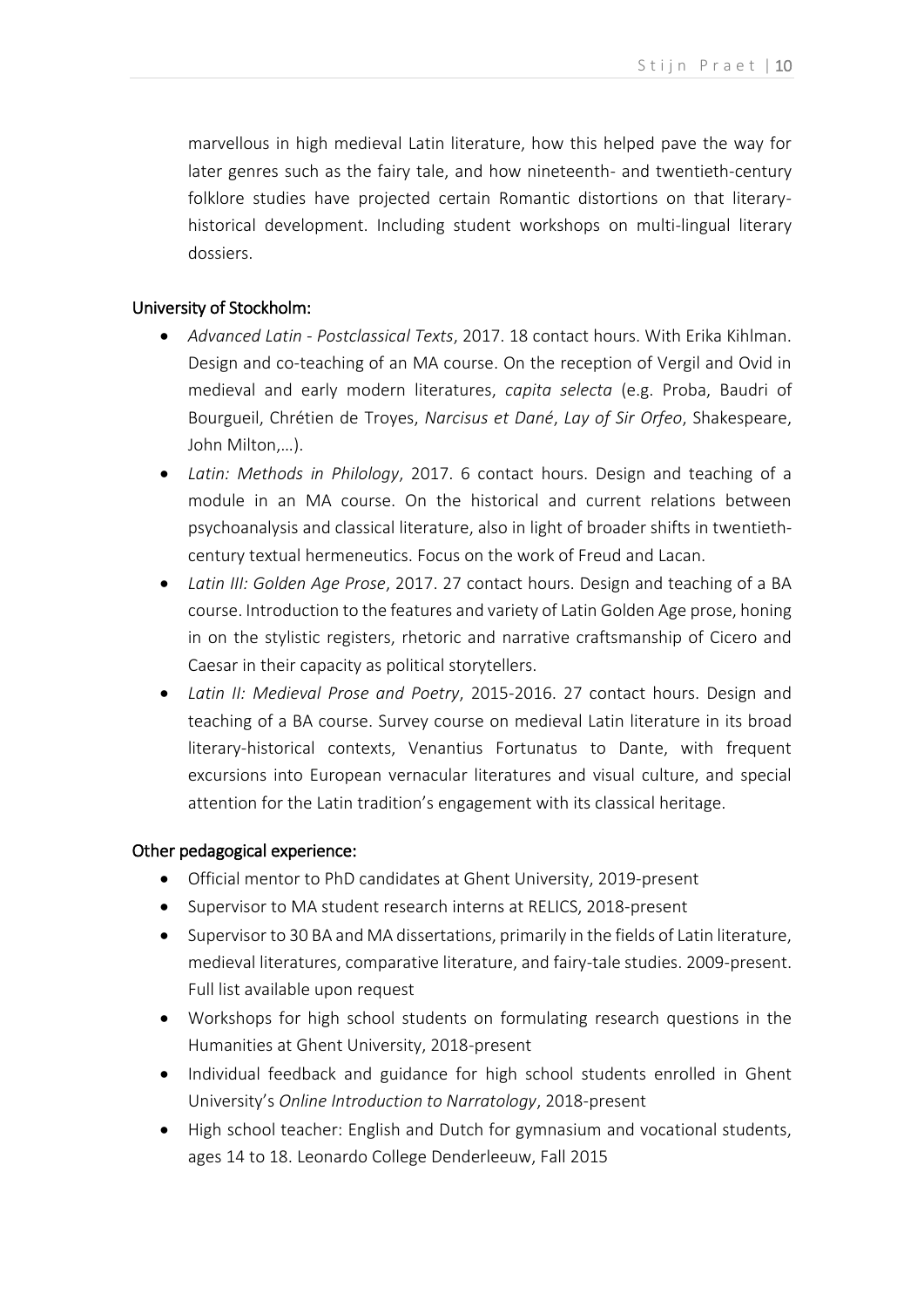• Licensed volunteer youth animator and animator-instructor – Christian Mutuality Kazou / Medical Pedagogic Centre Strijtem (Belgium). Annual summer camps and other activities with adolescents and children who are intellectually, mentally, physically and/or socially challenged.

## EVENT ORGANISATION AND CONFERENCE CHAIRING

#### Academic and public event organisation:

- Co-organiser of permanent education/public lecture series *Literary Duets* (with Tim Noens). Ghent University, Ghent (2019-2020). In each lecture, a duo of experts juxtaposes a seemingly unlikely pair of literary texts from very different historical, geographical and cultural worlds so as to tease out an engaging dialogue between them (e.g. *Mahabharata* and Wagner's *Ring des Nibulungen*, Hadewijch's *Liederen* and Cixous' *Le Livre de Promethea*, Tasso's *Gerusalemme liberata* and Tolstoy's *Vojna i mir*).
- Co-organiser of public discussion panel *Klassieke literatuur in bewerking voor kinderen en jongeren* (with Berenice Verhelst). Ghent University, Ghent (3-5- 2019). Scholars, authors, translators and dramaturges discuss their practice of bringing classical mythology to a young audience, focusing especially on Ovid's tale of Daedalus and Icarus. With Sylvie Geerts, Peter Van Olmen, Marcel Roijaards, Stefan van den Broeck and Tom Bruynooghe.
- Co-organiser of permanent education/public lecture series *Great Characters*(with Jürgen Pieters and Youri Desplenter). Ghent University, Ghent (2018-2019). In 12 evening lectures, experts discuss famous and infamous characters that have reappeared again and again throughout literary history, from Helen of Troy to Gawain, Lucifer to Little Red Riding Hood, etc.
- Organiser of international colloquium *Latin Studies Today*. Stockholm University and Ghent University, Stockholm (08-02-2017  $-$  10-02-2017). A three-day colloquium dedicated to the mediation, self-reflectiveness and teaching of Latin literature, Antiquity tot present.
- Co-organiser of international conference *The Fairy-Tale Vanguard* (with Vanessa Joosen). Ghent University and University of Antwerp, Ghent (20-08-2012 – 22-08- 2011). An international conference dedicated to literary self-consciousness and experimentation in the pan-European fairy-tale tradition. Including two related activities open to the broader public, namely a guided folktale-tour through the city of Ghent in collaboration with local folklorists and storytellers, and a literary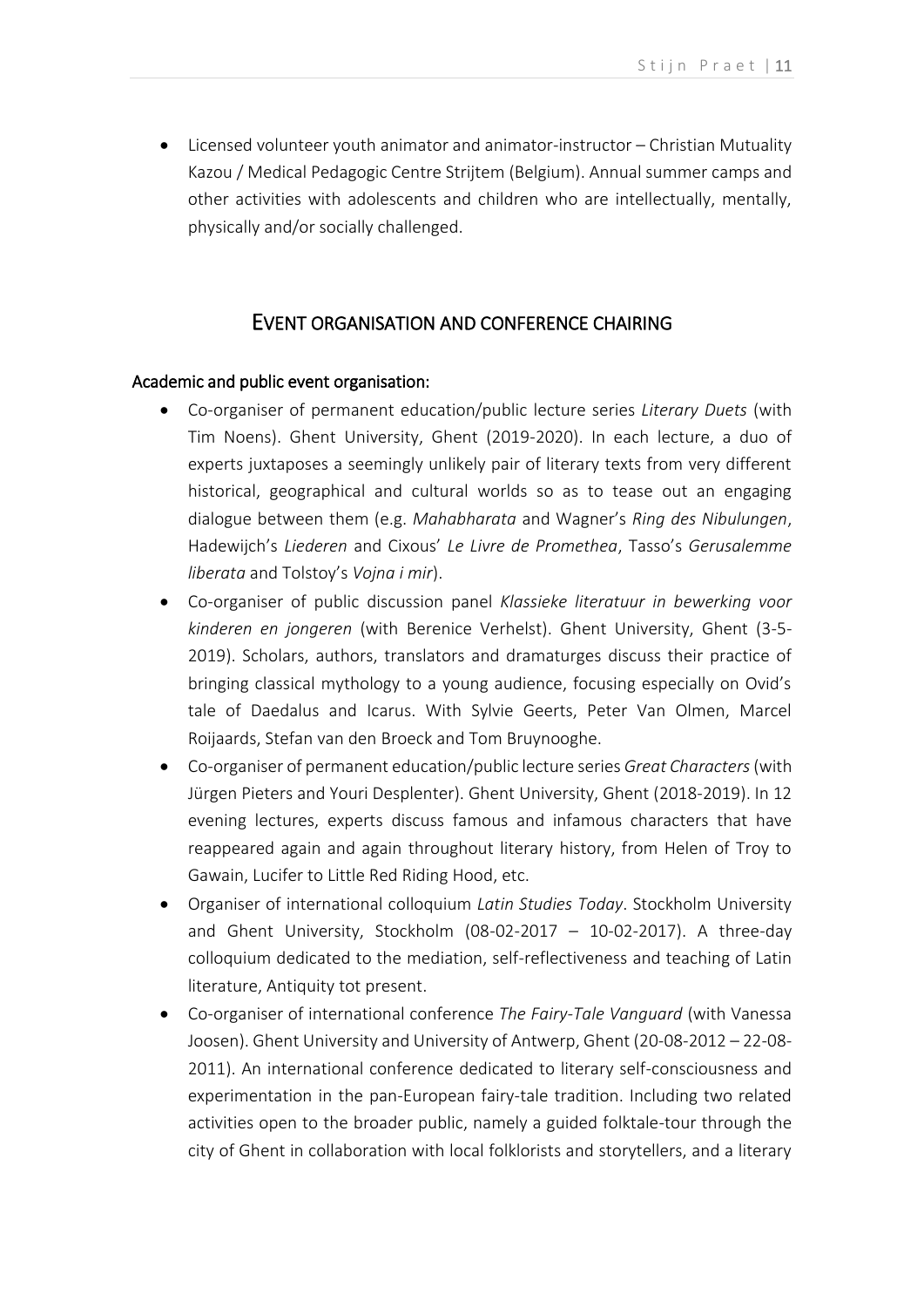evening with internationally acclaimed fairy-tale authors and illustrators (Rikki Ducornet, Peter Verhelst, Bernard De Wulf, Carll Cneut), in collaboration with NTGent municipal theatre.

• Co-organiser of the international conference *Never-Ending Stories: Adaptation of Canonical Texts in Children's Literature* (main organisers Sylvie Geerts and Sara van den Bossche). Ghent University, Ghent (20-01-2011 – 21-01-2011). An international conference dedicated to the rewriting of the literary canon, including classical texts, in children's literature. Including a literary afternoon with the Flemish Children's Rights Commissioner (Bruno Van Obbergen) and three acclaimed children's authors (Aidan Chambers, Ed Franck, Michael De Cock) at the Ghent municipal library, open to the broader public.

## Conference chairing:

- Respondent and chair to panel "Deformed Classics". *Winkelmann's Victims: The Classics – Norms, Exclusions and Prejudices*. RELICS / Ghent University, Ghent (20- 09-2018 – 22-09-2018)
- Chair to panel "Medieval Narratology". *ENN4: Modelling Narratives Across Border*s. European Narratology Network / Ghent University, Ghent (16-04-2015 – 18-04-2015)

# OTHER PROFESSIONAL AFFILIATIONS AND COMMISSIONS OF TRUST

## Professional affiliations:

- Editorial board / Editor of JOLCEL: Journal of Latin Cosmopolitanism and European Literatures, 2018-present.<https://jolcel.ugent.be/>
- Research coordinator for the international research platform RELICS: Researchers of European Literary Identities, Cosmopolitanism and the Schools, 2018-2020. <https://relicsresearch.com/>
- Member of CLIV: Alliance Research Group Centre for Literature in Translation Free University of Brussel and Ghent University, 2018-present
- Member of the Henri Pirenne Institute for Medieval Studies Ghent University, 2009-present
- Member of Medieval Narratology Network Deutsche Forschungsgemeinschaft, 2016-2018
- Organising member of the Certamina Comity for the Flemish Latin and Greek Translation Olympics, 2009-2011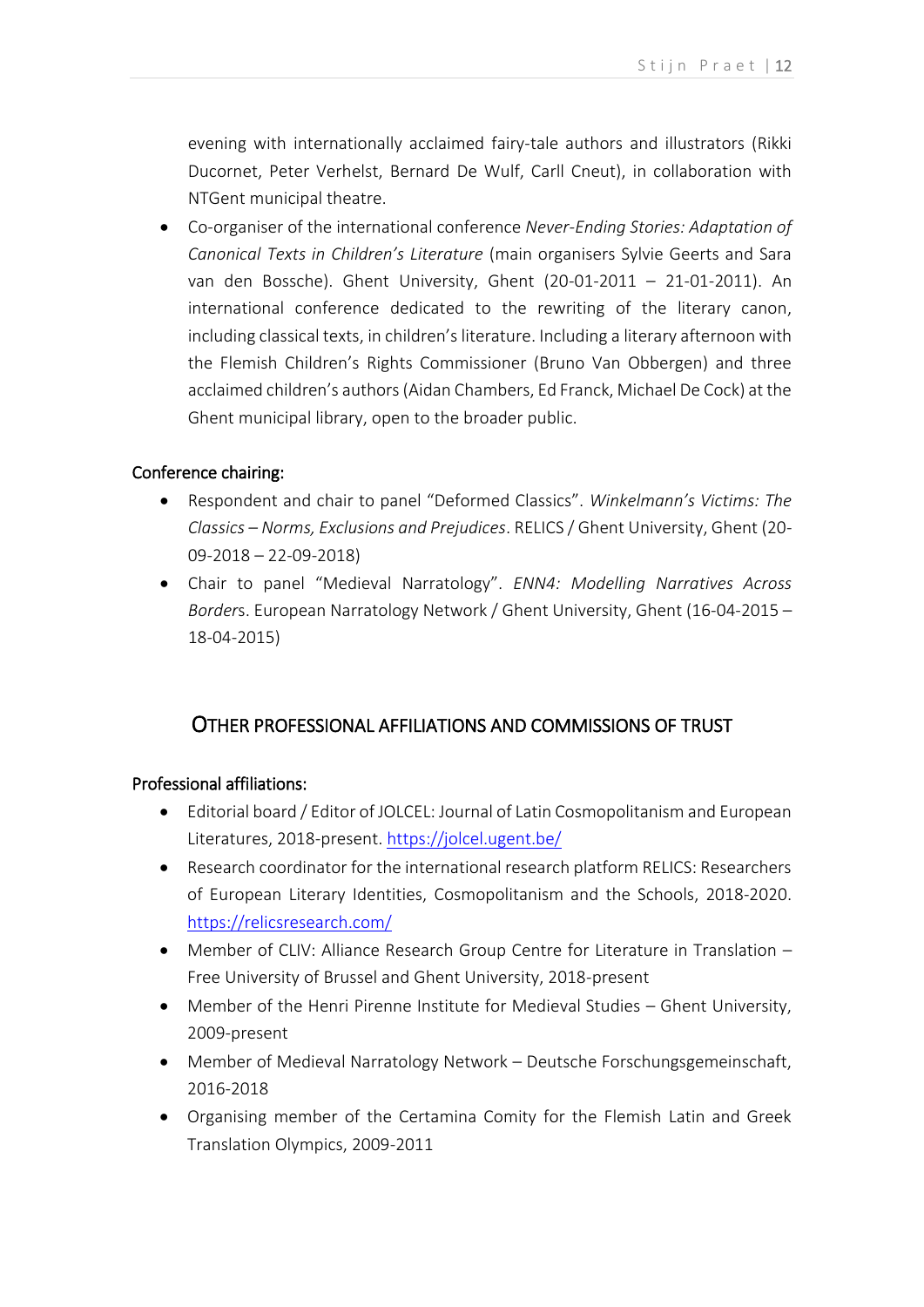• Member of Interfaces in Medieval Literatures Workgroup, Centre for Medieval Literature – Universities of York and Southern Denmark, 2009-2011

#### Commissions of trust:

Modern languages:

- Examiner for Thomas Velles doctoral dissertation *Ludvig Holberg's Mobile Novel Niels Klim's Travels Underground (1741-1745): A Functionalistic Approach to its Place in European Literary History* – Ghent University, 2018
- Reviewer for JOLCEL, International Research in Children's Literature, Literatuur zonder leeftijd, and Hermeneus, 2011-present
- Jury member for translation contests organised by Certamina, Thiasos & De Klassieke Kring, and the Nederlands Klassiek Verbond, 2009-present

| ັ<br>$\tilde{\phantom{a}}$ |            |          |         |
|----------------------------|------------|----------|---------|
|                            | Reading    | Speaking | Writing |
| Dutch                      | (native)   |          |         |
| English                    | $++$       | $++$     | $++$    |
| French                     | $++$       | $^{+}$   | $+/-$   |
| Italian                    | $^{+}$     | $+/-$    |         |
| German                     | $^{+}$     |          |         |
| Swedish                    | $^{+}$     |          |         |
| Arabic                     | (learning, |          |         |
|                            | weekly     |          |         |
|                            | courses)   |          |         |

# LANGUAGES AND ICT

Historical languages: Proficient in Latin. Reading and research experience in Middle Dutch, Middle English, Old French, Middle High German and Tuscan.

ICT: Open Journal Systems Platform, MailChimp Marketing Platform, Slack, Zoom, StarLeaf, online teaching platforms, Microsoft Office Suite, etc.